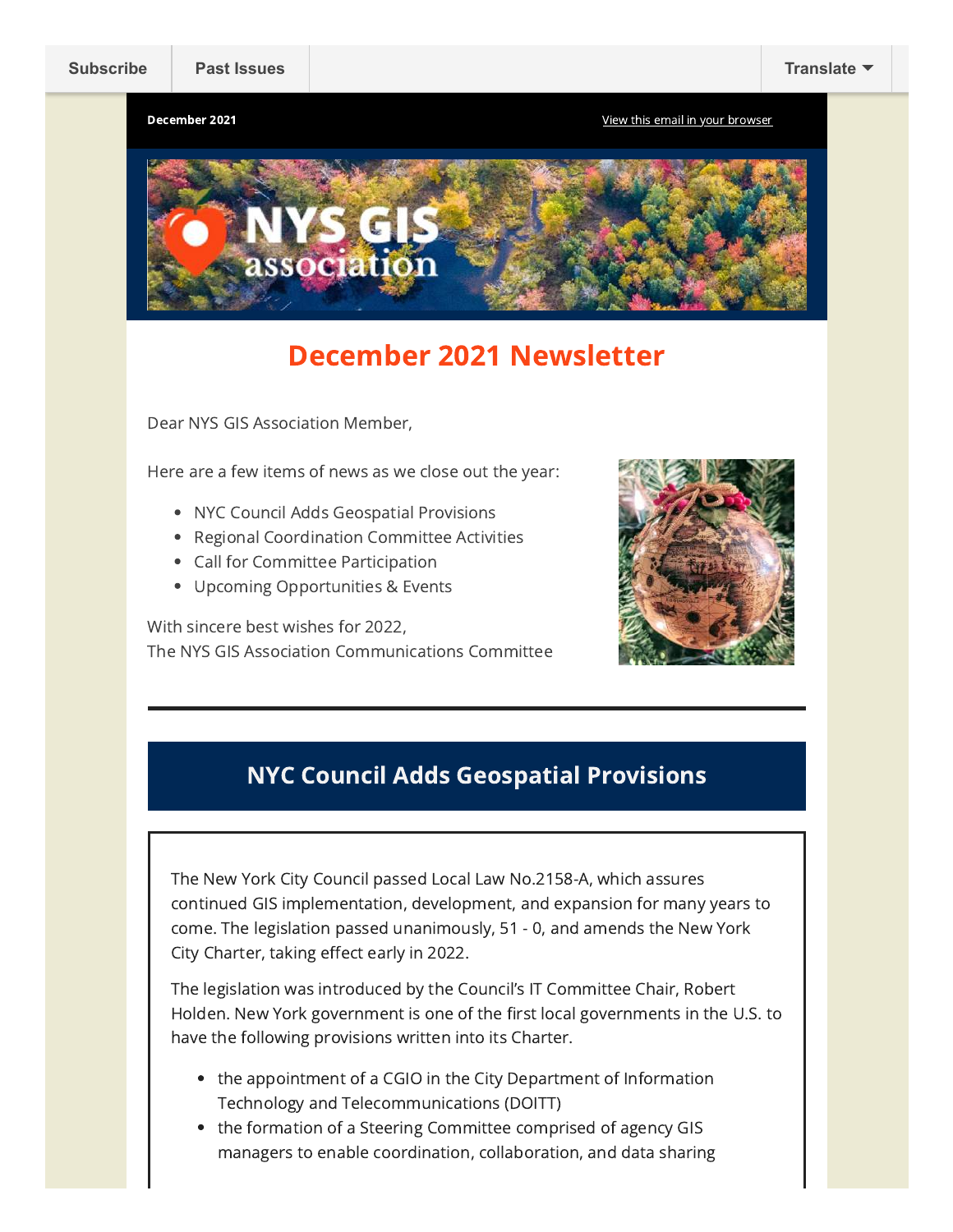technologies and applications in the field **[Subscribe](http://eepurl.com/dPKLiT) [Past Issues](https://us9.campaign-archive.com/home/?u=79136ebe8b18b11ee073cc61c&id=83a9e475cf) Past Issues Past Issues Particle Contract Integrals and Exercises Herr <b>[Translate](javascript:;)** 

The [GISMO](https://www.gismonyc.org/) Board of Directors played a critical role in the passage of this charter amendment, advocating for it over the past four years. They are thrilled to have received New York City Council recognition for the critical contributions that geospatial technology makes to the City.



GISMO leaders Alan Leidner and Wendy Dorf reached out to elected officials, notably Manhattan Borough President Gale Brewer, Council Member Stephen Levin, and Council Member Levin's Legislative Director, Elizabeth Adams, and Council Member Robert Holden. All were instrumental in the passage of the legislation. Council Member Levin and Legislative Director Adams worked on the language of the bill with Council attorneys. Jack Eichenbaum, GISMO's founder, introduced GISMO members to Council Member Holden, who chairs the Council's IT Committee. Council Member Holden shepherded the legislation through his committee and onto the floor of the Council.

For more information on this exciting development, visit the legislation site: [https://legistar.council.nyc.gov/LegislationDetail.aspx?](https://gismonyc-dot-yamm-track.appspot.com/Redirect?ukey=1NCnNE1xqvXSl1twlD57aTQZQT4HCjsab6wkFLqR6zOo-0&key=YAMMID-1640043238430&link=https://legistar.council.nyc.gov/LegislationDetail.aspx?ID=4699476&GUID=969B997E-2794-4AA2-942B-0D9891F1B5C8&Options=&Search=) ID=4699476&GUID=969B997E-2794-4AA2-942B-0D9891F1B5C8&Options=&Search=

THE NEW YORK CITY COUNCIL

Corey Johnson, Speaker

## Regional Coordination Committee Activities

The Regional [Coordination](https://www.nysgis.net/committees/regcoord/) Committee works to improve collaboration, cooperation, and mutual support between the NYS GIS Association and NYS Regional GIS Groups. The Committee meets monthly. Below are a few highlights from some of their recent meetings.



The Committee has been working very hard over the last 18 months to improve NYS and local government response to the pandemic with a GIScentered approach. See, for example, the COVID-19 Resources page at [https://www.nysgis.net/covid-19/.](https://www.nysgis.net/covid-19/)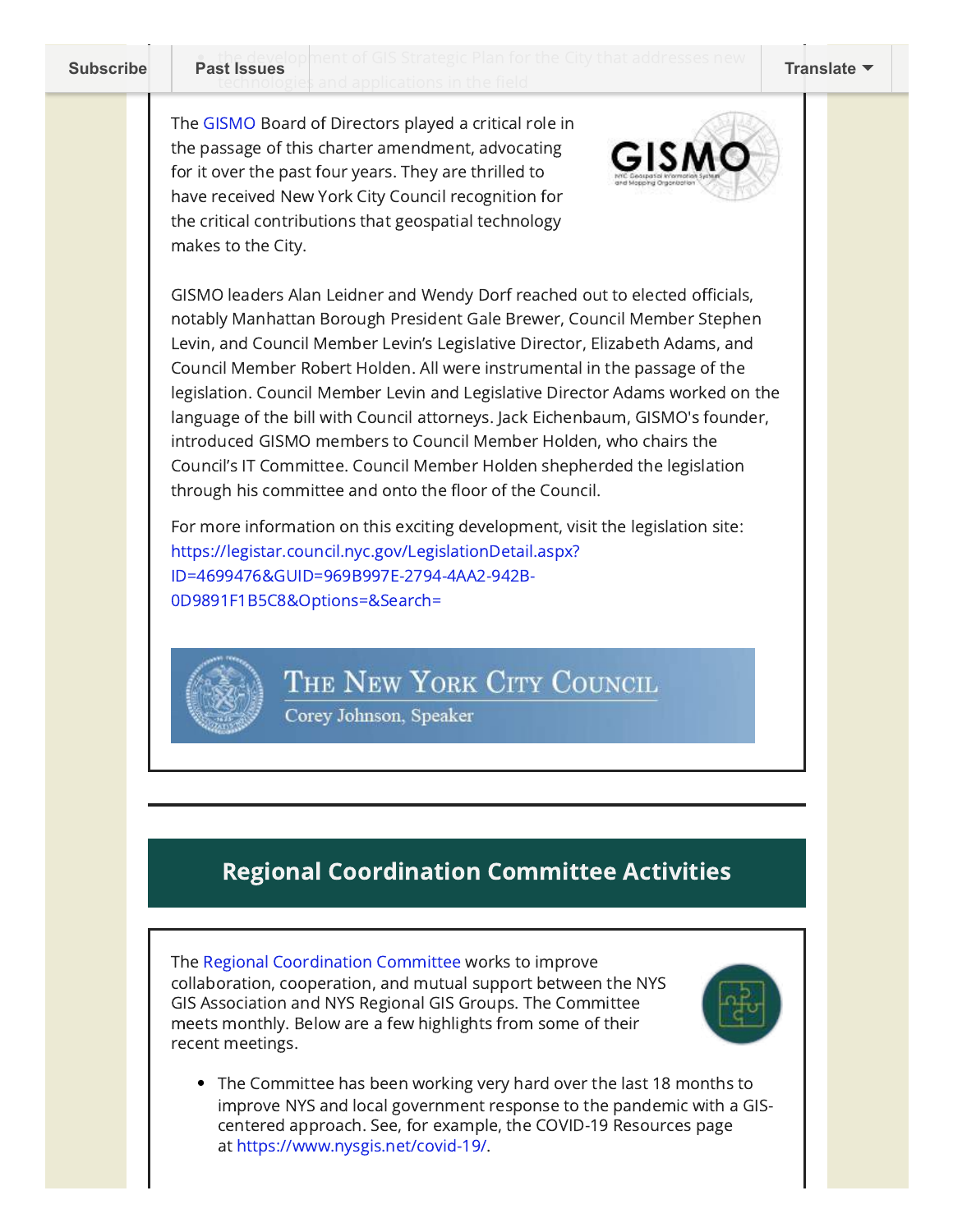| <b>Subscribe</b> | Past Issues<br>Past Issues<br>and local data. Representatives from the Regional                                                                                                                                                                                                                                                                                                                                                                                                                                                                                                                                                                                                                                                                                                                              | Translate ▼ |
|------------------|--------------------------------------------------------------------------------------------------------------------------------------------------------------------------------------------------------------------------------------------------------------------------------------------------------------------------------------------------------------------------------------------------------------------------------------------------------------------------------------------------------------------------------------------------------------------------------------------------------------------------------------------------------------------------------------------------------------------------------------------------------------------------------------------------------------|-------------|
|                  | Groups have shared examples from their respective regions where this is<br>a problem.<br><sup>o</sup> Frank Winters, the NYS GIO, updated the Committee on the GIS<br>Program Office's work with the U.S. Census Bureau to improve the<br>quality of the Census geography based on local data.<br>The Committee has discussed leveraging examples of the<br>$\circ$<br>misalignment of Census geography and local data to develop a<br>State Health Data Service.<br><sup>o</sup> The Committee sees the misalignment of local frameworks and<br>Census geography as being a national problem that has far-<br>reaching implications such as the CDC'/ATSDR Social Vulnerability<br>Index and the location of COVID cases.<br>To learn more about what the Committee has been working on, please visit their |             |
|                  | web page at https://www.nysgis.net/committees/regcoord/ and click on the links<br>for their meeting minutes.<br><b>Regional Coordination Committee</b>                                                                                                                                                                                                                                                                                                                                                                                                                                                                                                                                                                                                                                                       |             |

## Call for Committee Participation

As we usher in the new year, consider how you might contribute to the New York State GIS Association. Many of our committees are seeking members. Committees play a critical role in furthering the [mission](https://www.nysgis.net/about/) of the Association.

If you are missing the networking component of inperson meetings and conferences, committee membership helps fill that void. As COVID continues to affect how we work and connect with one another, committee work goes on. Committees have always met virtually and connected by email. Professional contacts and friendships develop within committees as the members seek to carry out their goals.



Committees are no less active in the face of COVID. Indeed, they can be a